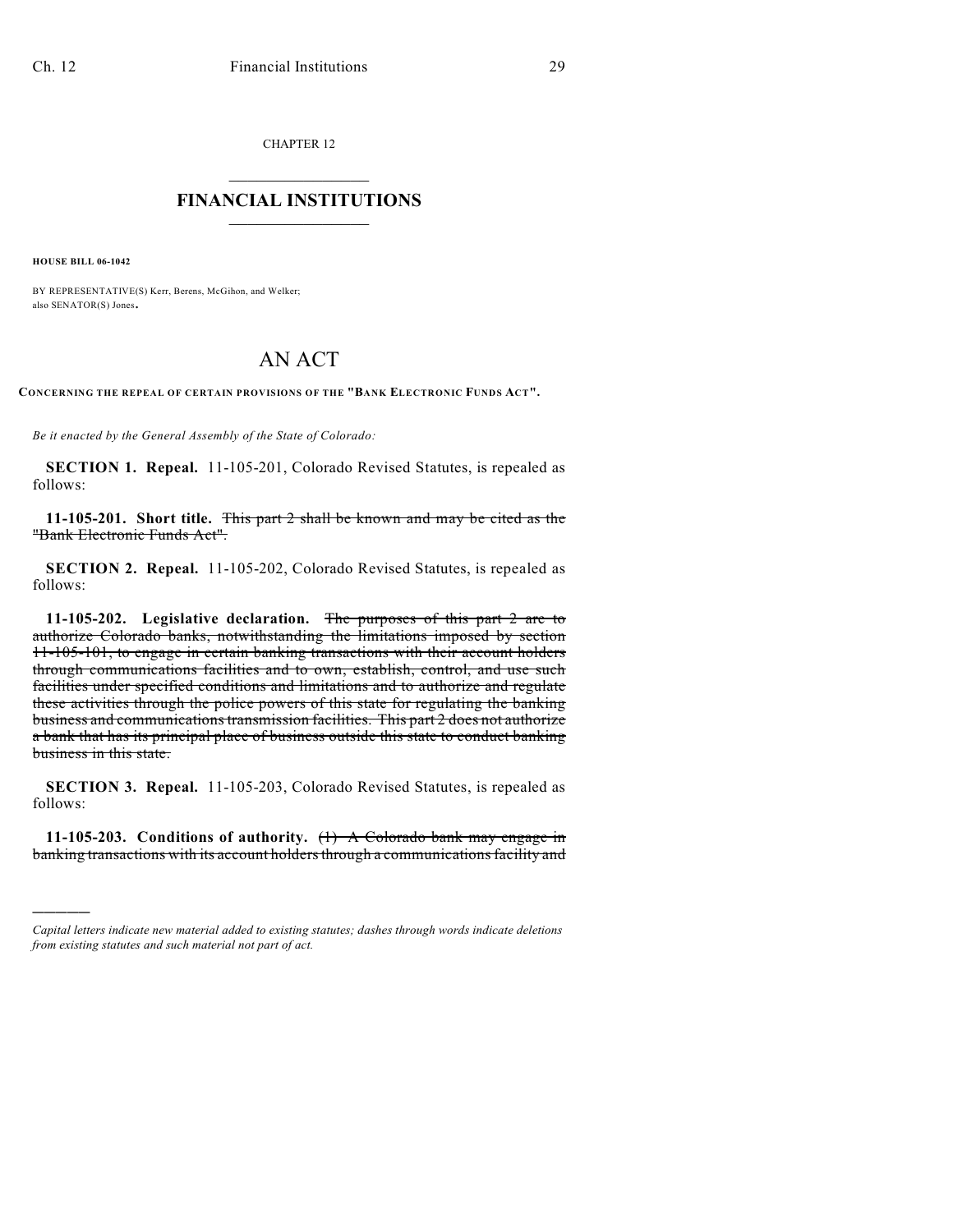may own, establish, control, or use a communications facility under the authority of this part 2 only if all of the following conditions are met:

(a) The communications facility is available to any Colorado bank for the use of its account holders.

(b) Any Colorado bank whose account holders use the communications facility shall first have agreed with the person having control of the communications facility to meet necessary and reasonable technical standards and to pay charges for the use thereof; except that such standards and charges shall be fair, equitable, and nondiscriminatory among Colorado banks and such charges shall not exceed an equitable proportion of both the costs of establishing the communication facility, including provision for amortization of development costs and capital expenditures over a reasonable period of time, and the costs of operation and maintenance of the communications facility, plus a reasonable return on such costs, and shall be related to the services provided to the bank or its account holders.

(c) The communications facility and its operation meet all reasonable standards of privacy, communications integrity, and financial safety as may be imposed by rule or order of the banking board; except that no rule or order of the banking board shall be imposed on any communications facility owned or leased by a retailer to the extent that such facility is used for nonbanking transactions.

(d) The use of the communications facility has not been halted, prevented, or terminated by order of the banking board.

(2) The provisions of paragraphs (a) and (b) of subsection (1) of this section shall not apply to a communications facility located on the premises of a Colorado bank. A Colorado bank having control of such a facility may, but is not required to, make the use thereof available to account holders of other Colorado banks.

**SECTION 4. Repeal.** 11-105-204, Colorado Revised Statutes, is repealed as follows:

**11-105-204. Conditions for retailers.** (1) Notwithstanding the provisions of section 11-105-203, any agreement between a person owning or establishing a communications facility or utilizing a communications facility owned by another and the retailer at whose retail location the facility is operated shall be upon such commercially reasonable terms and conditions as the parties may agree. The parties to such agreement shall not discriminate in price with the intent to destroy or prevent competition in the offering of banking transactions through communications facilities, after making allowance for the differences, if any, in costs. A retailer at whose retail location one or more communications facilities are operated may limit by contract the types of banking transactions performed at each such facility, but, subject to the exceptions in this subsection (1), all such banking transactions, including those involving account overlines, that are performed at each such communications facility shall be made available upon request to all Colorado banks. Banking transactions, other than account overline transactions, that involve a seller or lender credit card or similar arrangement as defined in section 5-1-301 (24) and (43), C.R.S., are excepted from the availability requirement of this subsection (1).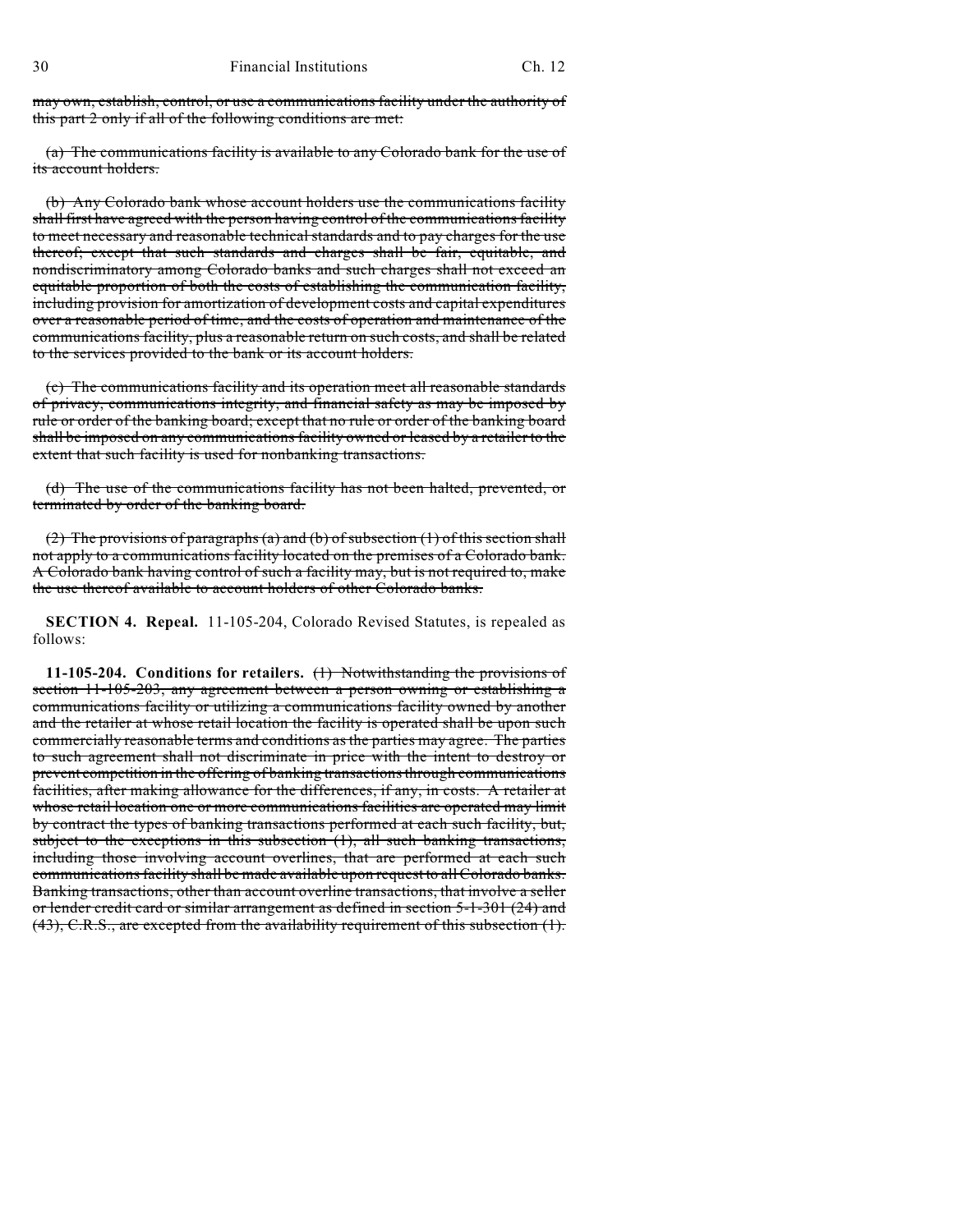## Ch. 12 Financial Institutions 31

(2) Notwithstanding the provisions of section 11-105-205, a communications facility owned or leased by a retailer and operated at a retail location may be examined with respect to any banking transaction provided through that facility only to the same extent as if such transaction were being performed by a Colorado bank itself on its own premises. Facts and information obtained from such examination shall be disclosed only to the retailer at whose retail location the facility is operated and to the examinee Colorado bank, or as otherwise provided by law.

(3) A retailer at whose retail location a communications facility is established and maintained may also utilize such facility to perform internal business functions of such retailer.

(4) A retailer may limit the number of communications facilities located at a retail location.

**SECTION 5. Repeal.** 11-105-205, Colorado Revised Statutes, is repealed as follows:

**11-105-205. Powers of the banking board.** (1) The banking board shall have the authority to make rules and to issue orders, including cease and desist orders, and issue subpoenas, necessary or incident to the provisions and intent of this part 2, to examine periodically communications facilities and the use thereof by Colorado banks, to require periodic reports from Colorado banks pertaining to the communications facilities used by their account holders, and to prescribe the form of notices and reports. The banking board shall also hear and decide disputes that may arise with respect to access, technical standards, and charges for the use of communications facilities. If the banking board determines that any communications facility or the operation or use thereof is not in compliance with this part 2 and rules issued by the banking board under this part 2 and if such deficiency is not corrected pursuant to order of the banking board, the banking board shall order that a Colorado bank's operation or use of the communications facility be prevented, halted, or terminated. The banking board shall also hear and decide complaints by a Colorado bank that allege that it is precluded from effective use of any communications facility by reason of imposition of technical standards or charges in the process of transmitting and routing electronic messages between the communications facility and the Colorado bank or its data processing agent, which standards and charges are alleged to be discriminatory, unfair, or inequitable among Colorado banks. If the banking board so finds, it shall order use of the communications facility by Colorado banks prevented, halted, or terminated.

(2) Nothing contained in this section shall authorize the banking board to impose any rule or order on a retailer who establishes and operates a communications facility or to regulate the conduct of business functions of such retailer.

**SECTION 6. Repeal.** 11-105-206, Colorado Revised Statutes, is repealed as follows:

**11-105-206. Jurisdiction of the district court.** The district court in and for the county in which one or more communications facilities are located shall hear and decide complaints and disputes and shall issue such orders as the banking board is authorized to do in any case where the banking board does not have jurisdiction